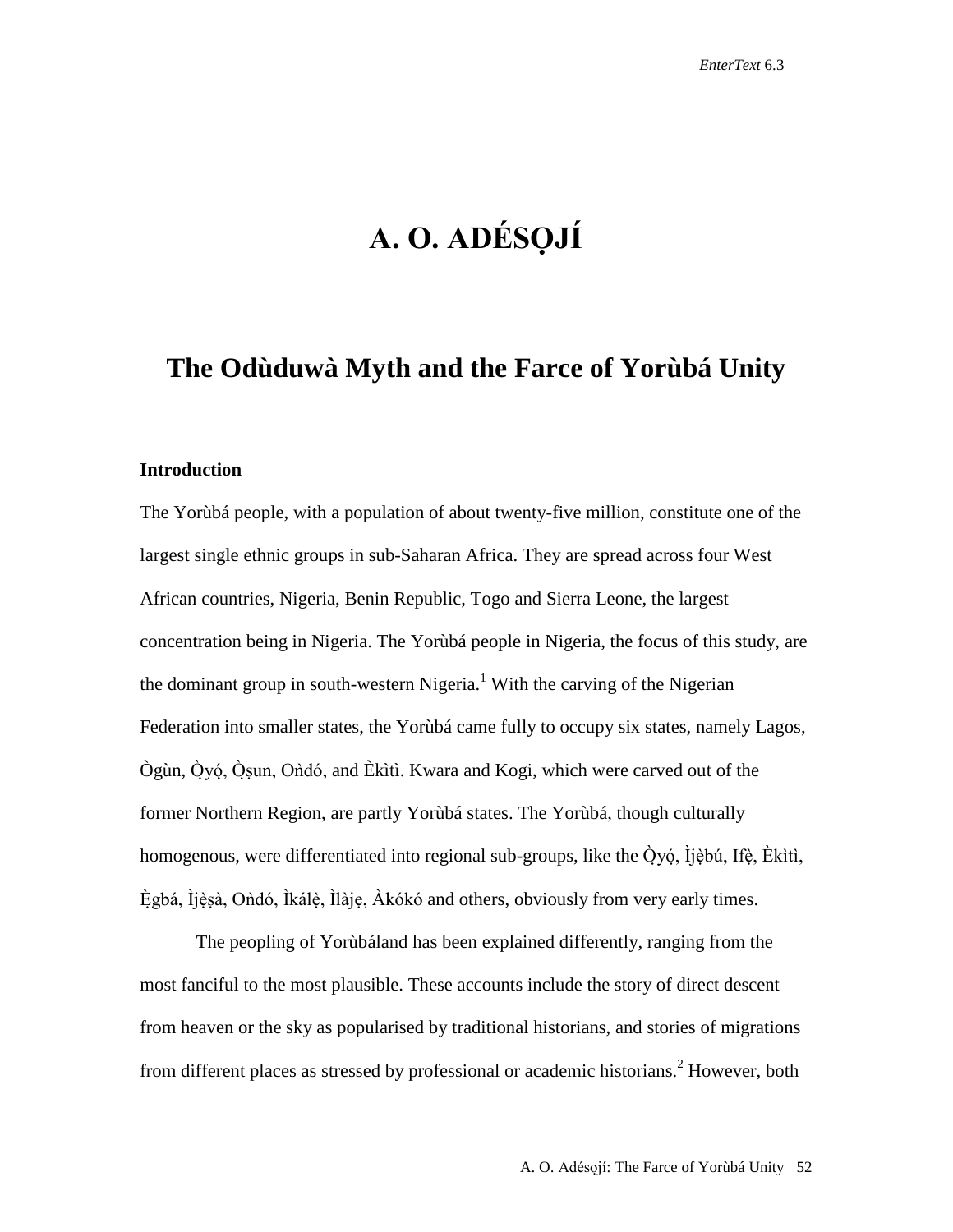the stories of creation and of migrations emphasise the importance of Odùduwà in the emergence and spread of the Yorùbá as a group. At the same time, some of the traditions hint at the existence of some autochthonous groups beginning from Ilé-Ifè(which is generally acknowledged as the cradle of Yorùbá civilisation) before the emergence of Odùduwà.

Without gainsaying this, the emergence of Odùduwà radically transformed the Yorùbá society, particularly with the centralisation of political authority and the adoption of Arè or Adé (beaded crown) as a symbol of royal authority.<sup>3</sup> This important innovation eventually became the basis for identifying the direct descendants of Odùduwà and also for legitimising political authority or kingship in Yorùbáland, both in the past and the present. However, the revolution associated with the arrival of Odùduwà did not obliterate the existence of the autochthonous group or their traditions. This perhaps explains why references are still made to them up to the present time.<sup>4</sup> It would seem that the popularisation of the Odùduwà legend portrays an attempt to write the history of political leaders or the elite in Yorùbáland, particularly to the detriment of the masses. This observation is corroborated by the portrayal of Odùduwà as an external force with considerable might and will with which he imposed himself on the autochthonous groups, such that the history of Ilé-Ifè and by extension that of the Yorùbá became woven around him from thenceforward. In addition, the use to which the Odùduwà factor has been put in contemporary Yorùbáland and Nigeria as a whole confirms this observation.

In the context of Yorùbá history and politics, the elite comprises individuals who are considered as—or those who put themselves up as—leaders because of the power, talents or privileges which they enjoy. Often the exalted position which they occupy,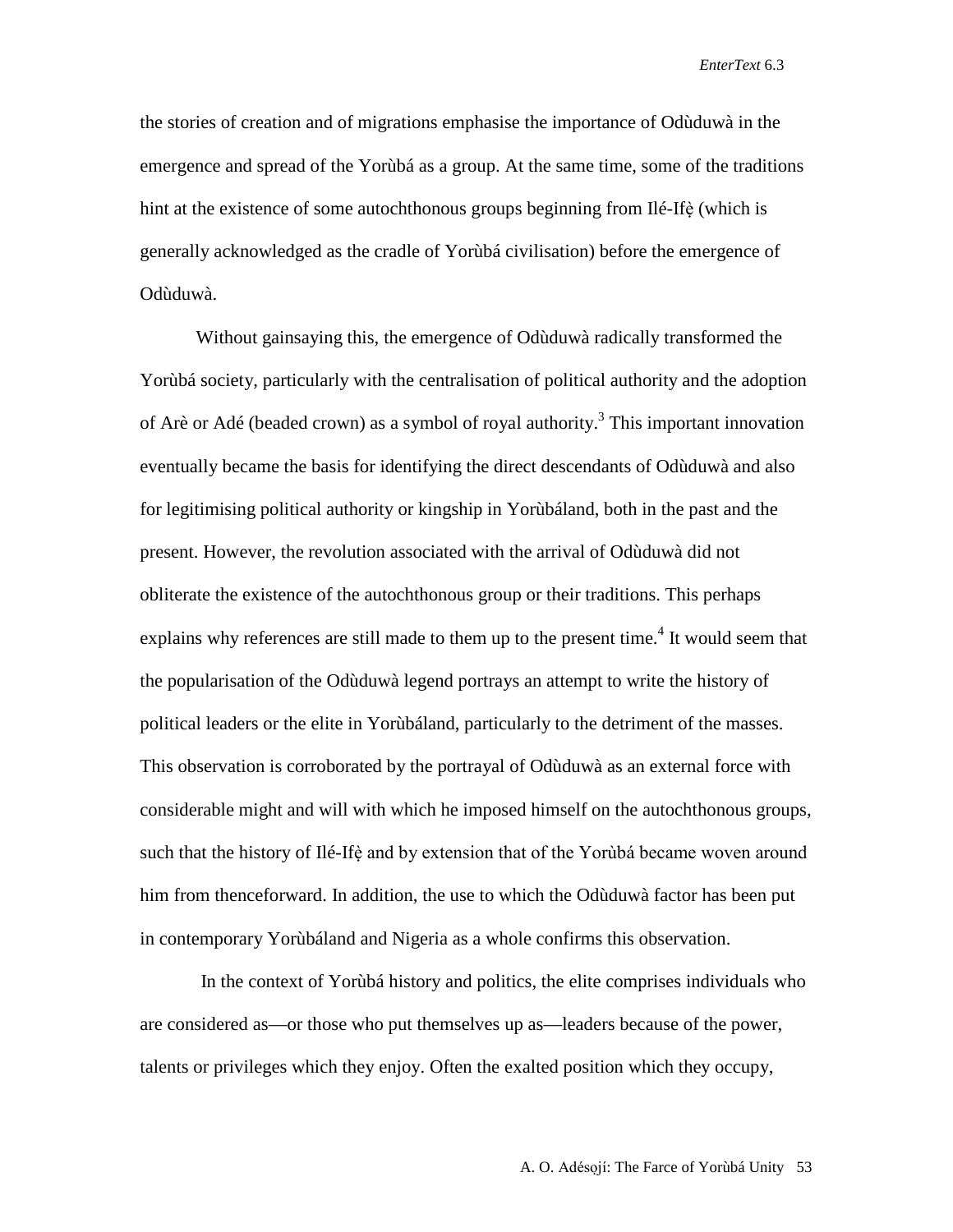whether through selection or election, or by achievement or ascription, has placed them in a position of vantage to make decisions on behalf of, or give direction to, the Yorùbás. Furthermore their aspiration for a leadership position is frequently justified by their selfimposed desire, or the duty placed on them by the Yoruba masses, to articulate and defend their interests. Included therefore in the elite class have been the traditional rulers, like the Obas and Chiefs who belong to the traditional wing of the elite class, and the educated ones—the economic gurus as well as the politicians—who constitute the modern elite.

Obviously, the impression which the Yorùbá elite wanted to create and foster in the contemporary period is that the Yorùbá nation is a united and indivisible group, notwithstanding the glaring differences between the various Yorùbá sub-groups and their perception of one another. Besides, the manner in which the elite went about it polarised Yorùbáland. It is therefore not surprising that achieving unity in Yorùbáland has become onerous.

#### **The Odùduwà Factor and the Quest for Yorùbá Unity**

A recapitulation of the Odùduwà legend is not attempted here, as it is widely documented in literature.<sup>5</sup> However, it is to be emphasised that the Odùduwà factor became a rallying point of unity, or was used as such by the elite, in the contemporary period. Meanwhile, as in the distant past when there was an autochthonous group, or groups, claiming direct descent from heaven, so it is in the contemporary period. Adediran identifies three such communities that claimed direct descent from the skies. These are Òbà-Ilé near Àkúré, Òbà-Ìgbómìnà and Igbó-Ìdáìsà in the present-day Republic of Benin. <sup>6</sup> A contemporary equivalent of this development is the claim by the Ìjèbú sub-group of the Yorùbá that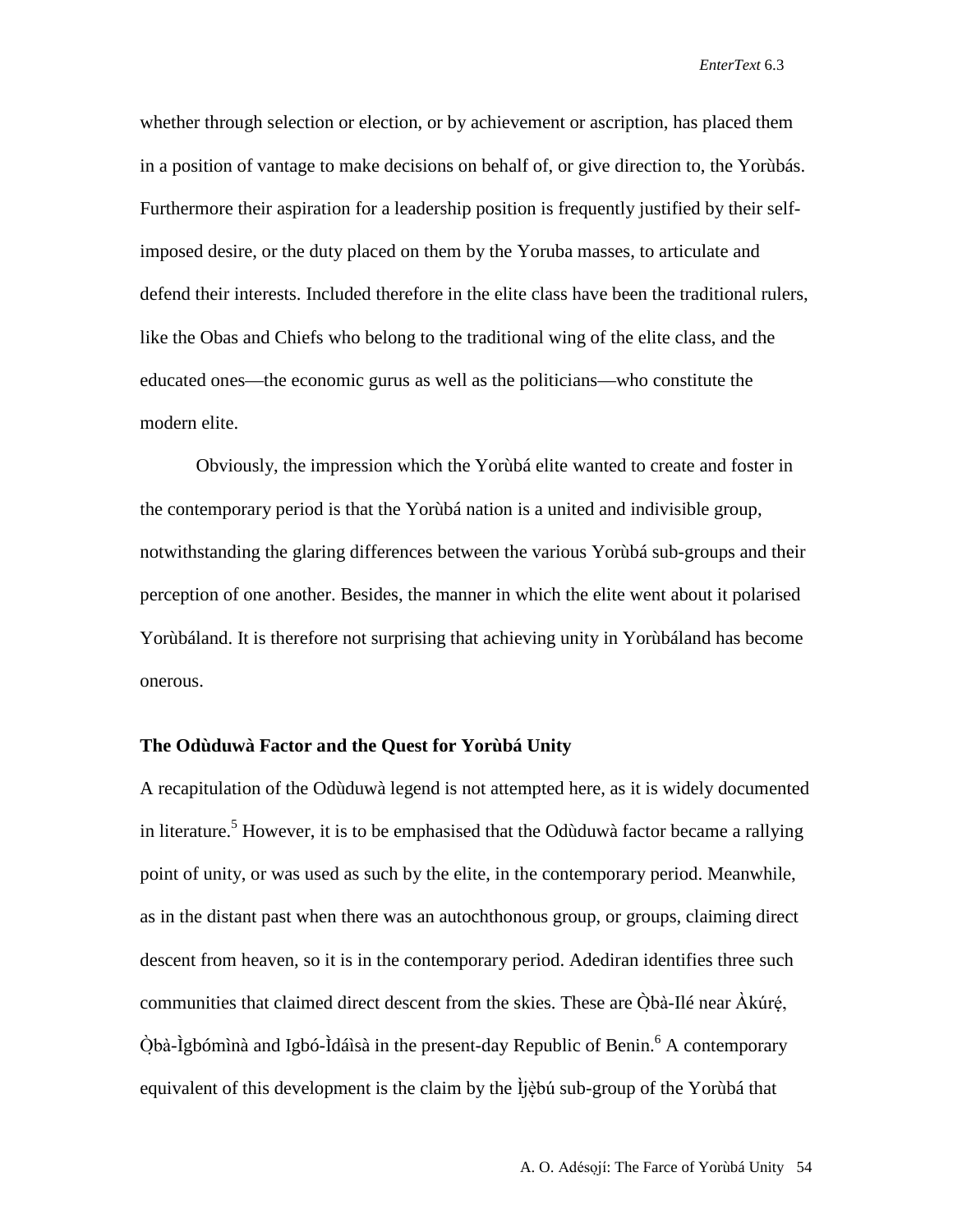they migrated from Wadai and had nothing to do with Ilé-Ifè or Odùduwà.<sup>7</sup> Beyond all these, and greater than any other factor, one indisputable fact is the cultural homogeneity of all Yorùbá sub-groups, as seen in the relative similarity of their Yorùbá language and culture.

It would seem that the Odùduwà factor was not a dominant issue in the history and politics of the Yorùbá until the late 1940s when it was revived or perhaps contrived. A number of factors could account for this development. Beginning from 1821, Yorùbáland was engulfed in fratricidal wars that lasted till the end of the century.<sup>8</sup> The last of them were the Èkìtìparapò wars, fought between the alliance of the Èkìtì, Ìjèsà and Ifè, on one hand, and the almighty Ibadan, on the other. Obviously fought to throw off the yoke of Ibadan domination, the fighting provided the needed excuse for the British incursion into the interior of Yorùbáland. Beyond the polarisation of Yorùbáland into military camps, the hostility which the war generated profoundly affected interactions among the Yorùbá states as well as their unity. Even before the outbreak of the civil wars, different Yorùbá kingdoms enjoyed a considerable measure of autonomy in the running of their affairs. Also, despite the link of many Yorùbá kingdoms with Ilé-Ifè and the claim that they got their beaded crown from Ifè, it would seem that traditional rulers in pre-colonial Yorùbáland were highly revered.<sup>9</sup> In consequence, they hardly appeared in public except during important festivals. This therefore limited their interaction not only with their subjects but also with other kingdoms.

The emergence of Egbé Omo Odùduwà in the mid 1940s marked the revival of the Odùduwà factor in Yorùbá history and politics. Founded as a cultural organisation in London in 1945 by Obáfémi Awólówò and a group of Yorùbá students, it was formally

A. O. Adésojí: The Farce of Yorùbá Unity 55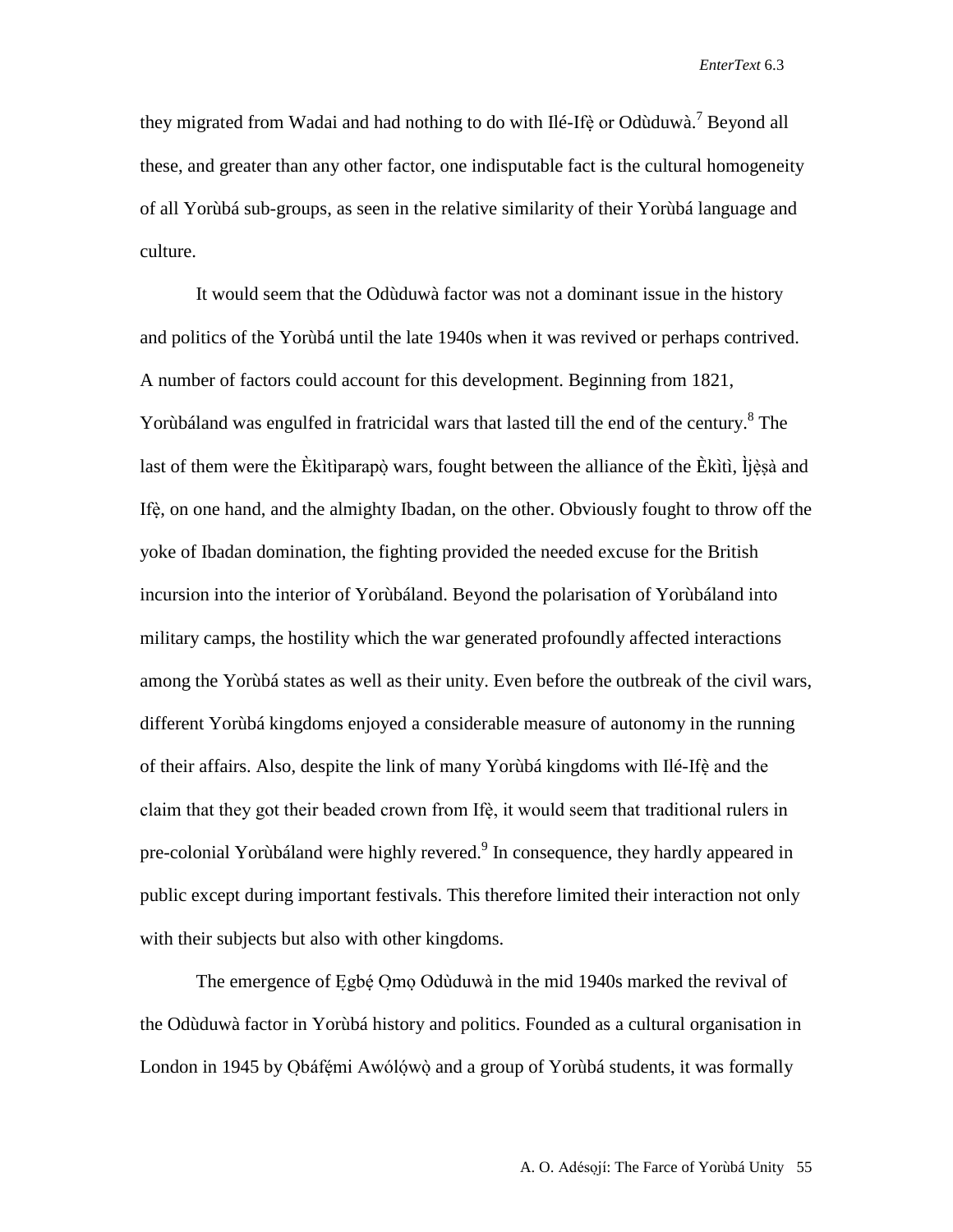inaugurated in 1948.<sup>10</sup> In addition to emphasising the particular needs of the Yorùbá, the resolve of the association was to unite the various groups of the Yorùbá race and generally create and foster the spirit of a single nationalism in Yorubáland.<sup>11</sup> Beyond promoting the study of the Yorùbá language, culture and history and mediating in disputes among several Yorùbá Obas and between warring communities, the association engaged in political activities. Not surprisingly, the leaders of the association were among the founding fathers of the Action Group (A.G.), a political party that was formed in 1951.<sup>12</sup> Not only did the A.G. dominate politics in Western Nigeria till the end of Nigeria's First Republic, its leader became something of an idol. More importantly, other political parties that had emerged from among, or been embraced by, the Yorùbá were largely replicas of the A.G. It would seem that the metamorphosis of Egbé Omo Odùduwà into A.G. buttressed its use as a launch-pad for involvement or participation in politics.

Beginning from its emergence in 1945, the association did not incorporate all the Yorùbá elite of the period. Not only did the excluded elite find accommodation elsewhere, their exclusion cast serious doubt on the desire of the association to promote Yorùbá unity. For instance, following a disagreement within the Nigerian Youth Movement, the likes of H. O. Davies, Adéníran Ògúnsànyà and T. O. S. Benson and other leading figures of the Yorùbá elite, who did not belong to Egbé Omo Odùduwà, found accommodation in the National Council for Nigerian Citizens (N.C.N.C.), whereas the association metamorphosed into the Action Group,  $A.G.<sup>13</sup>$  One further proof of the political motives of the association was a major split which characterised it in the 1960s. This split, occasioned by seemingly irreconcilable personal and ideological differences,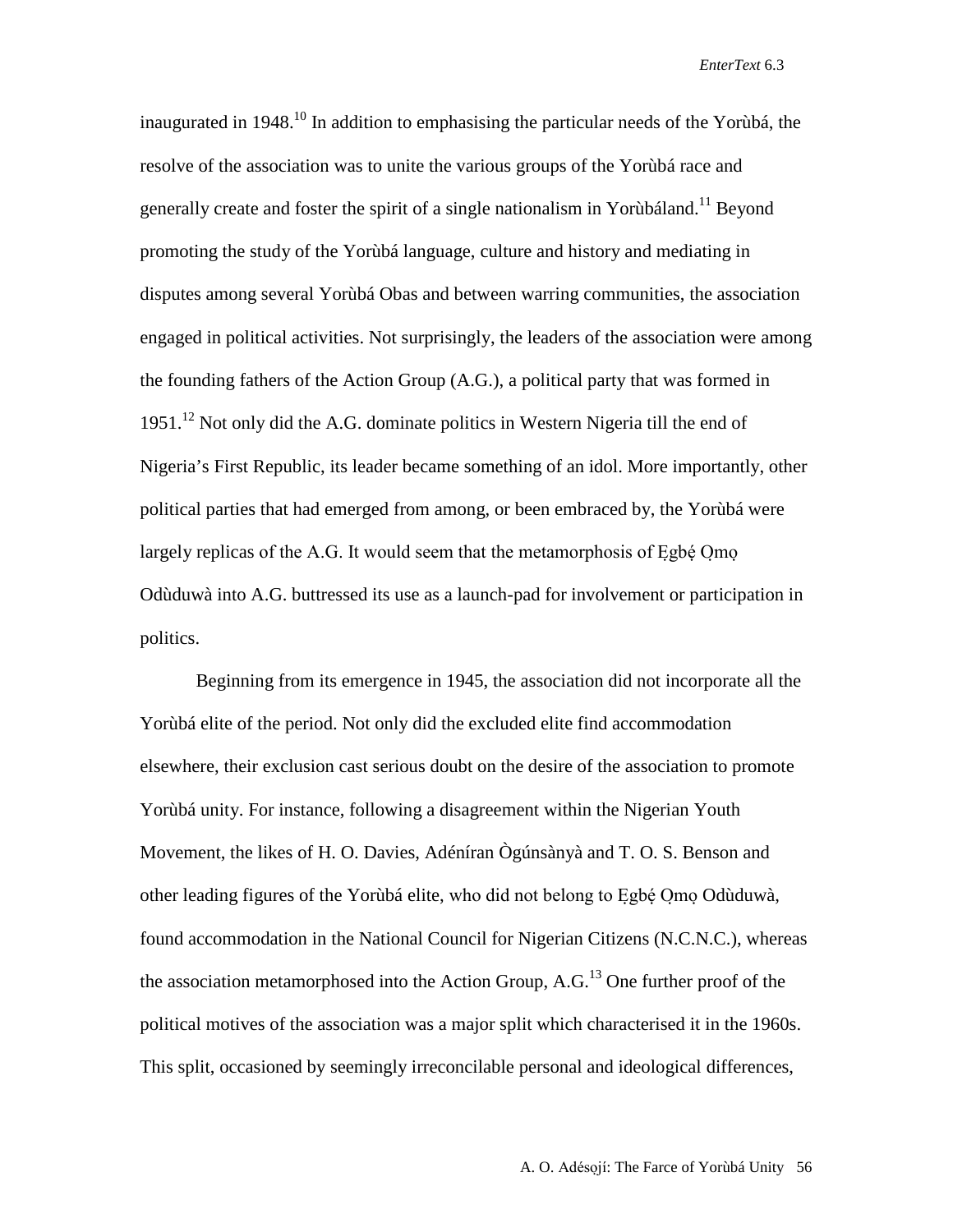resulted in the emergence of Egbé Omo Olófin, championed by the likes of Sir Adétòkunbò Adémólá and Dr. Adékóyèjo Májekódùnmí. Interestingly, Olófin is another name for Odùduwà. The emergence of Egbé Omo Olófin further polarised the elite class and by extension the Yorùbá nation.<sup>14</sup> Meanwhile, the perception of the N.C.N.C. as the party of the Igbo people, founded as it was and led by Dr. Nnamdi Azikiwe, caused the influence of the Yorùbá elite in the party to wane in Western Nigerian politics.

The scenario painted above did not change radically with the re-appearance of Afénifére in 1993. Afénifére, obviously a catch phrase for the core loyalist of Chief Obáfémi Awólówò and the A.G. in Nigeria's First Republic, was reorganised basically to protest the annulment of the June 12 1993 presidential election, won by M. K. O. Abíólá, a Yorùbá man, adjudged the free-est and fairest in the history of Nigeria.<sup>15</sup> Remarkably the Afénifére that emerged in 1993 was significantly different from the group that existed in the 1960s. Not only were strange bedfellows brought together, some of the old members were alienated. Essentially, the major criteria for membership were being a Yorùbá, as well as professing rejection of the annulment of the 1993 presidential election. Afénifére thus constituted itself into an opposition group against the Abacha administration. Like Egbé Omo Odùduwà, Afénifére is not an all-embracing group having excluded politicians of Yorùbá descent considered as renegades. The renegades are specifically the politicians that served as ministers under General Sani Abacha and generally those who have been in opposition to Awólówò since the First Republic.<sup>16</sup> Besides it is seen as not being distinct from a political party, the Alliance for Democracy  $(A.D.)$ <sup>17</sup> one of the political parties formed to contest the 1999 general elections, but comprised mostly of Yorùbá elite. Not surprisingly, another association, the Yorùbá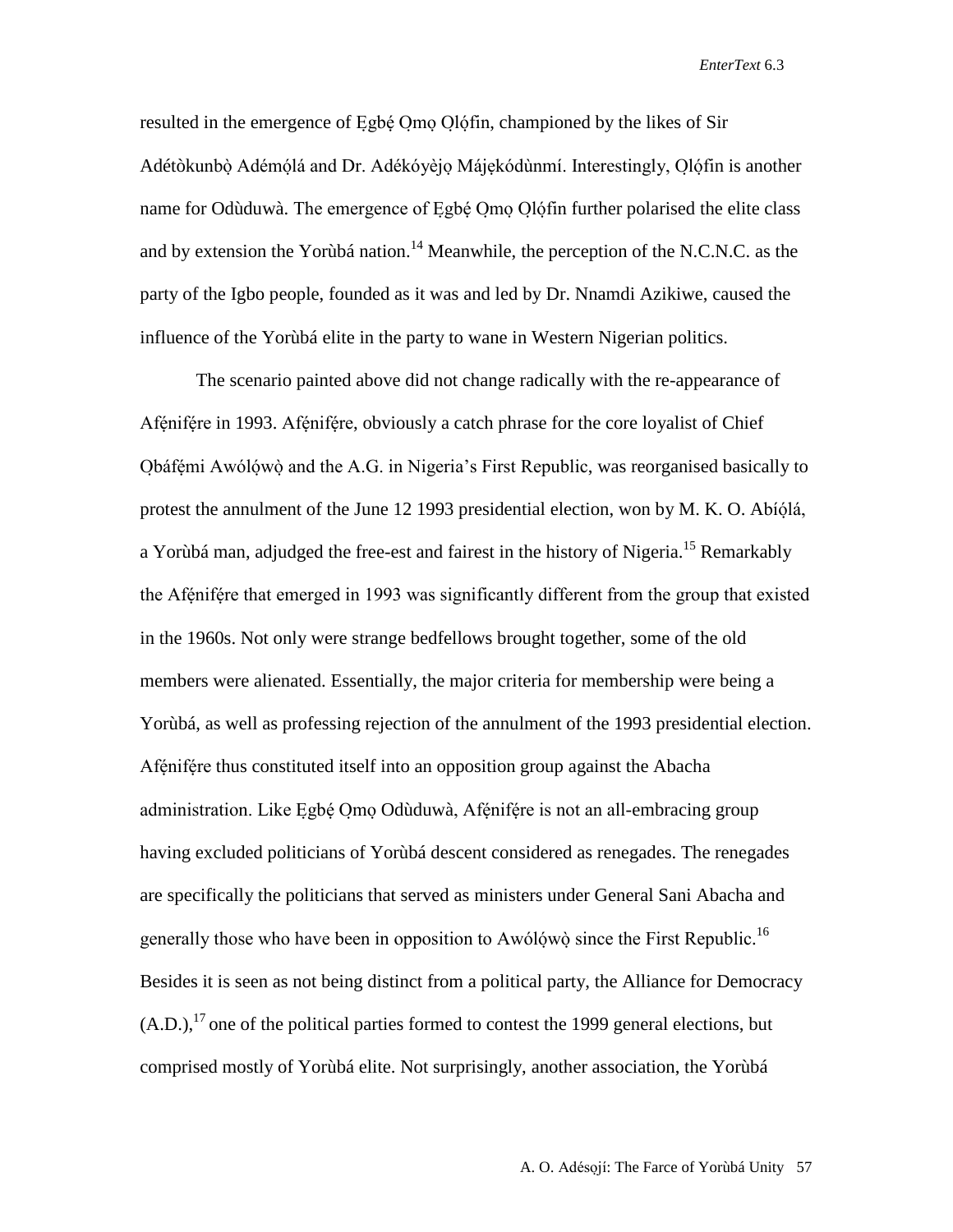Council of Elders (Y.C.E.), otherwise known as Ìgbìmò Àgbà Yorùbá, emerged in 2000. Its objectives include the achievement of unity of the Yorùbá race and securing greater participation of the Yorùbá in the affairs of the country.<sup>18</sup> While it could not be disputed that the Y.C.E. sincerely desire to achieve Yorùbá unity, it is also plausible to argue that the need for the excluded elite to find accommodation elsewhere could have influenced its emergence.

It would seem that one major impetus in the emergence of Y.C.E. was the objectionable manner in which the Alliance for Democracy's presidential primaries were held in January 1999.<sup>19</sup> As observed by Onànúgà, Bólá Ìgè, one of the core loyalists of Chief Awólówò, who lost in the primaries, felt betrayed by his colleagues in Afénifére, who transferred their support to Chief Olú Fálaè.<sup>20</sup> Although he did not quit Afénifére, his alienation perhaps made him inspire the emergence of Y.C.E. to challenge Afénifére's hegemonic claims on Yorùbáland. Interestingly, Bola Ige belongs to the Ìjèsà sub-group of the Yorùbá whereas Olú Fálaè is of the Àkúré extraction. Incidentally the Àkúré/Òwò group dominated the decision-making organ of the A.D. at this particular time.

The Odùduwà factor also played a prominent role in the emergence of other professed pan-Yorùbá groups. They include Oòduà Development Council, Odùduwà Assembly, Pan-Yorùbá Congress, Yorùbá Parapò and Yorùbá Leaders Forum.

The emergence of the Oòduà People's Congress (O.P.C.) in 1994 perhaps marked the climax of the relevance of the Odùduwà factor in the history of Yorùbáland. Formed in 1994, its major objectives include agitation for the convocation of a Sovereign National Conference (S.N.C.) as a vehicle for the restructuring of Nigeria into a true federal state, achievement of regional autonomy and self-determination of all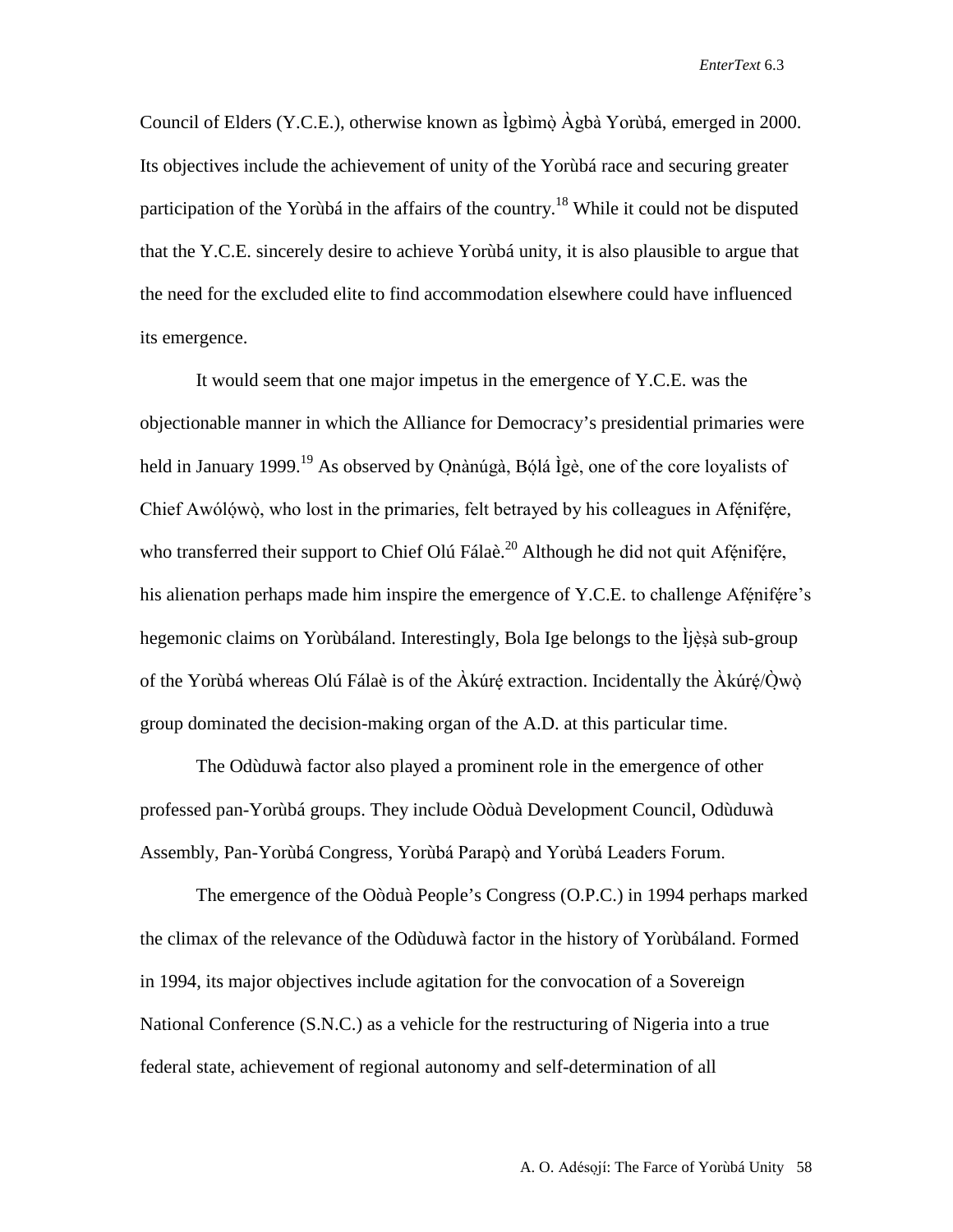nationalities, as well as achievement of the equal rights of all nationalities to national leadership. More importantly, it seeks to achieve, promote and protect the interests of the Yorùbá in diaspora.<sup>21</sup> The clamour for the restructuring of Nigeria would probably have been influenced by the bitter experience the Yorùbá had with the annulment of the June 1993 presidential election, allegedly won by M. K. O. Abíólá, a Yorùbá man from Ògùn state, as well as the perceived domination of governance by the Hausa-Fulani of Northern Nigeria. As with Afénifére, the annulment of the 1993 presidential election was a major factor in its emergence.<sup>22</sup> Characteristic of other pan-Yorùbá groups that came before it, the O.P.C. eventually became polarised, with a faction led by Gàní Adams, breaking away from the main group led by Dr. Frederick Fáséhùn in 1999. As usual, a combination of personal and ideological reasons was responsible for the factionalisation.<sup>23</sup>

#### **Odds against Yorùbá Unity**

Despite the efforts particularly by the elite to promote unity in Yorùbáland, it would seem from the preceding discussion that unity has been elusive. The inability of the elite to unite and carry the masses of the Yorùbá people along has worked against the attainment of Yorùbá unity. One major factor for this development could be the motive behind the formation of associations seeking to promote Yorùbá unity and solidarity. It would seem that the elite used the associations as platforms, either to secure political relevance and space, or even as a bargaining tool in the competitive ethnic politics characteristic of the Nigerian state. One good proof of this position was the exclusion of some people from the associations under one guise or the other, as well as the factionalisation of the different groups. If really the different groups seek to promote Yorùbá interest and unity, as they profess, they should have incorporated all Yorùbá indigenes irrespective of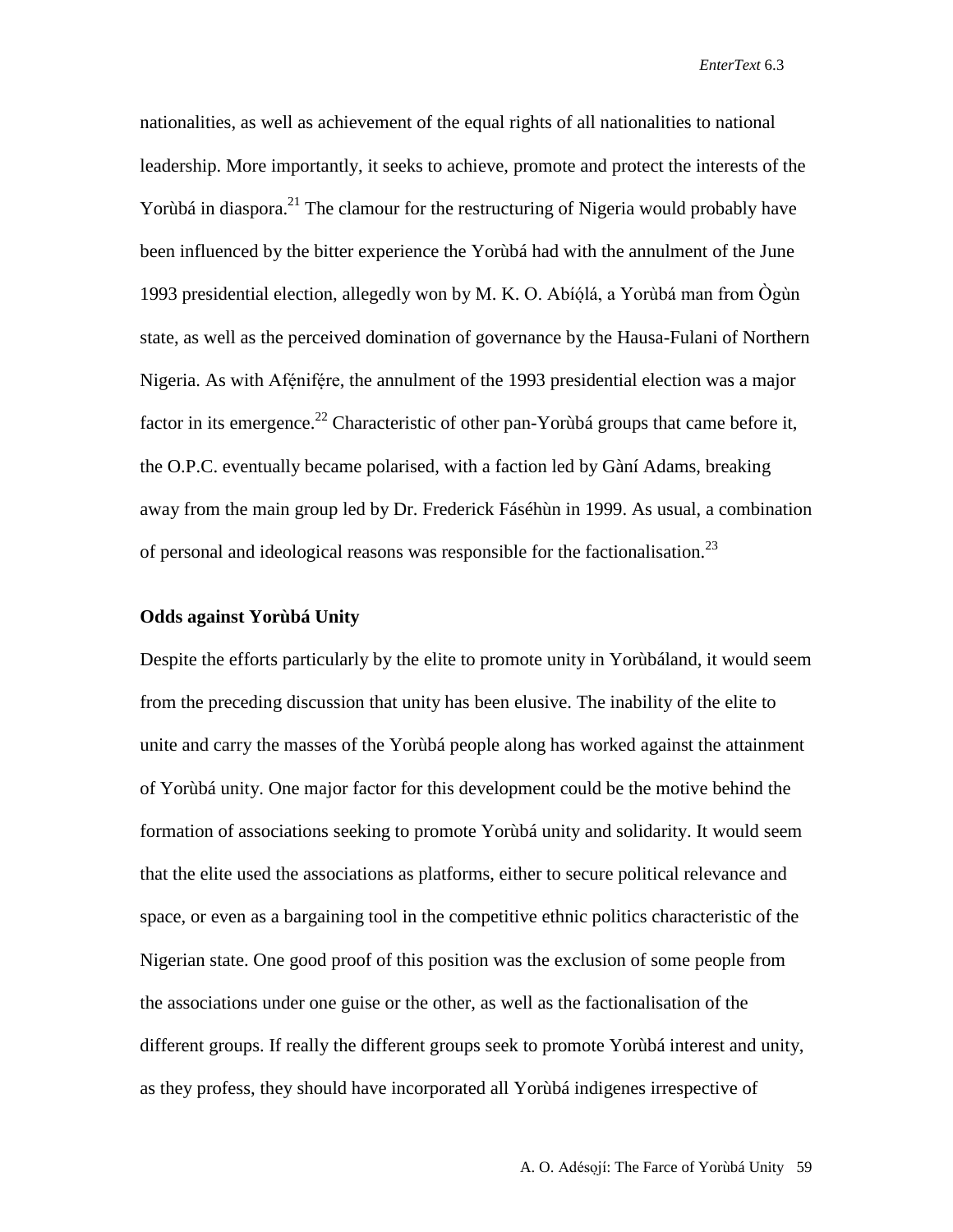political or ideological leaning. Perhaps the need for the formation of splinter groups would not have arisen.

Beyond the failure of the elite to promote unity in Yorùbáland, it would seem that the different Yorùbá groups deeply suspect one another. Tracing the origin of these suspicions could be difficult, but it is plausible to argue that the Yorùbá civil wars of the nineteenth century as well as the colonial government's management of the relationships among different groups could have accounted for it. For instance, the distortions of the traditional political arrangement, the elevation of one community above another, as well as the arbitrary location of colonial administrative bases contrary to the traditional importance of communities are some of the problems created by the colonial government. 24

The mutual suspicion among the various Yorùbá sub-groups has resulted in the disdain with which they treat each other, as well as the derogatory terms with which they describe one another. It is therefore not uncommon for the Ègbá to denigrate Ìjèbú, or for the Ifè and  $\hat{I}$ jèsà to cast aspersions on the Òyó. This is manifest clearly in the terms and languages used by the different Yorùbá sub-groups to describe one another. The  $\dot{Q}y\dot{Q}$ , for instance, are fond of saying that if one sees a snake and an Ìjèbú man at the same time, it is better to kill the Ìjèbú man first because he could pose a greater danger than the snake. Similarly the Ifè and Ìjèsà are fond of saying that when an Òyóman prostrates himself on his belly, his mind or his real self actually squats. This portrays the Òyó as deceptive and slippery people. Also the Ondó and Ìkálè are fond of referring to other Yorùbá subgroups derogatorily as Kóolólò, which literally means "people that do not speak well," but connotatively "people that are ignorant." In addition the  $\dot{O}$ yó in Modákéké see Ifè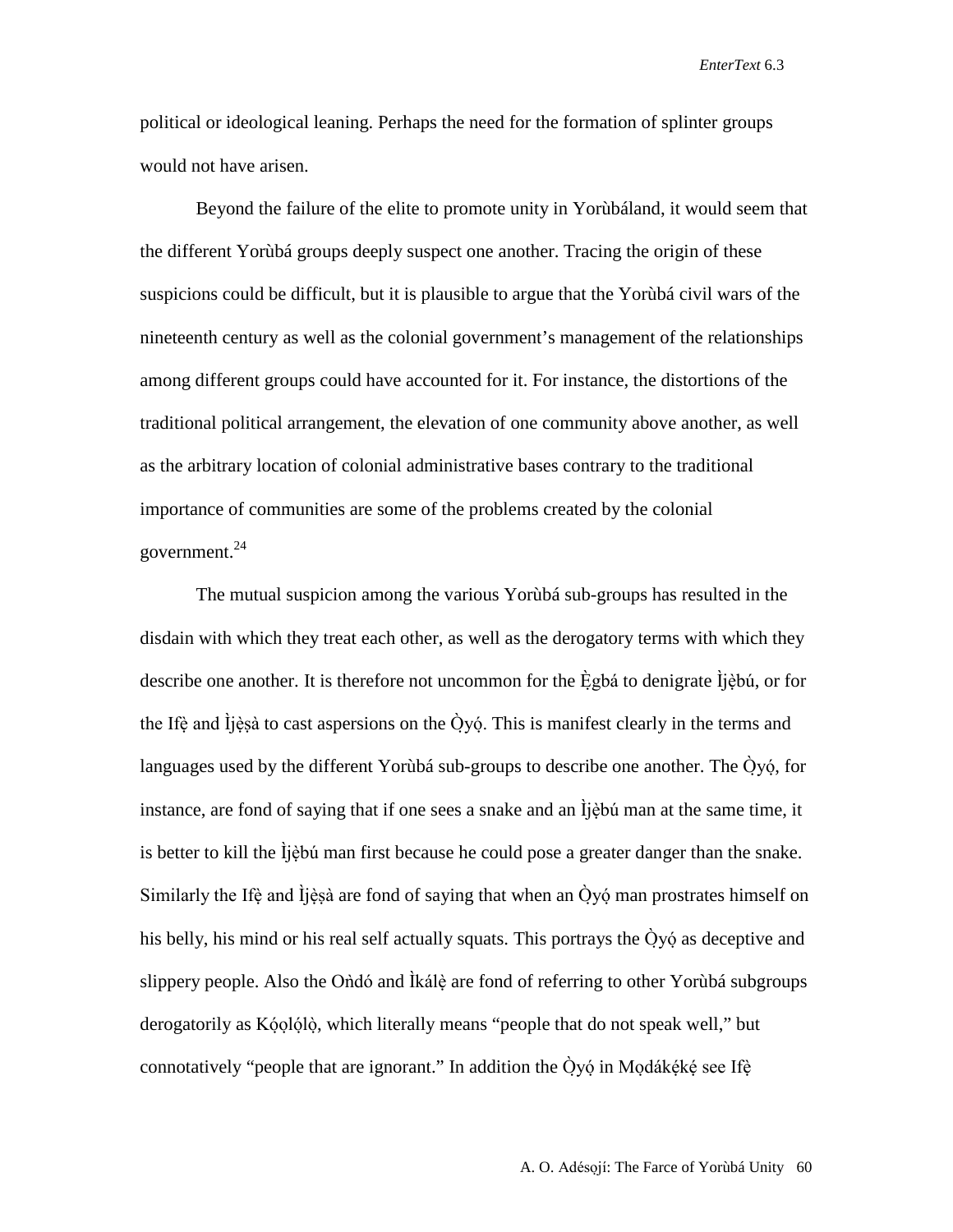indigenes as a bunch of lazy and ne'er-do-well people who spend all their time drinking palm wine. There are many other examples. Apart from explaining the cautious relationships among the Yorùbá, this problem fundamentally affects the Yorùbá membership of associations or groups. The case of Afénifére is a pertinent example in which the Ìjèbú and the Àkúré/Òwò axes that supposedly are dominant determine the fate of other Yorùbá in the association. <sup>25</sup> This and similar developments have impacted negatively on the cause of Yorùbá unity.

Related to the above development is the antagonistic manner in which some Yorùbá groups relate. A number of factors account for these antagonisms. It could be a factor of their past relationship, as is the case between Ife and  $\dot{Q}y\dot{\phi}$  settlers in Modakeke, $^{26}$  a community that emerged as a result of the demographic changes accompanying the Yorùbá wars of the nineteenth century. The Ifè kingdom, for instance, was sacked twice in the nineteenth century by the combined forces of Ìbàdàn and Modákéké.<sup>27</sup> It could also be a product of struggle over land and chieftaincy matters, as seen in Ifón-Ìlobú relations.<sup>28</sup> Ifón and Ìlobú are two closely located Yorùbá communities in the Òsun Division which have been at loggerheads for centuries, over which of the two settled first in the region and which is the superior. Sometimes the contradictions created by the British colonialists, in combination with other factors, could be responsible, as is the case between Ògbómòsó and Orílé Igbón.<sup>29</sup> Orílé Igbón is a primordial settlement which according to tradition was populated by people with a martial spirit. The destruction of the settlement, coupled with the population movement witnessed in nineteenth-century Yorùbáland, led to the growth of Ògbómòsówhich eventually eclipsed Orílé Igbón in importance. The elevation of the Sòún of Ògbómòsó over the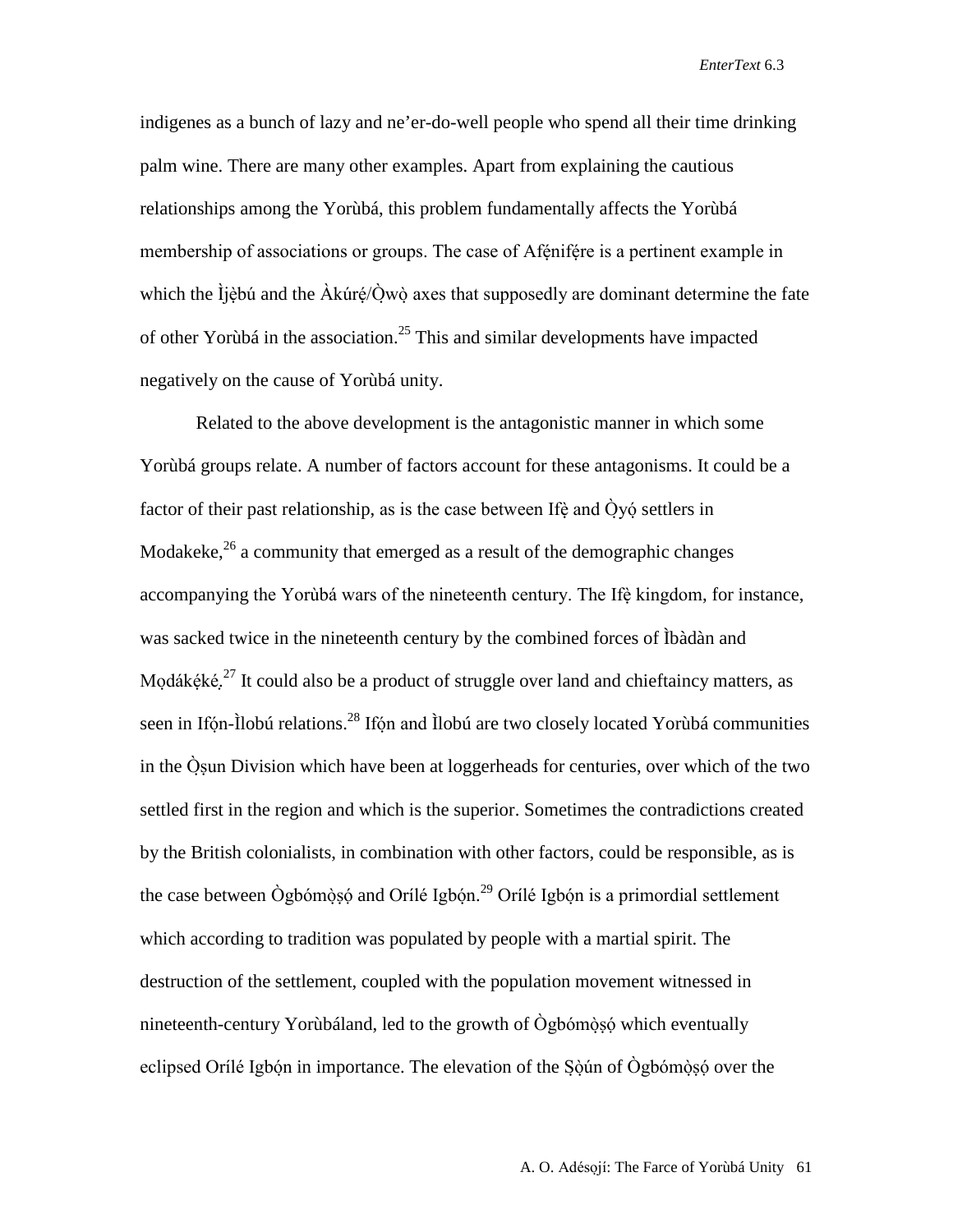Olúgbón of Orílé-Igbón by the colonial government and subsequent governments has been a continual source of friction between the two traditional rulers and by extension their subjects.

As might be expected, antagonisms among the Yorùbá have produced negative results of diverse kinds. It has generated court cases in some instances. This was the case between Ifón and Ìlobú from 1924 until very recently. It has also provoked heated debates in newspapers and magazines. This was the experience of the Ògbómòsó and Orílé-Igbón communities. In some extreme cases, it has degenerated into open conflict characterised by violence and the destruction of lives and property as witnessed in the Ifè-Modákéké affairs in 1981, 1983, and from 1997 to 2000.

Ironically, the traditional elite, who should know better, are part of this rot. Thus, rather than seeking ways and means of addressing the problem and promoting healthy relationships among the Yorùbá, they are mostly involved in the struggle for seniority and recognition. The prolonged face-off between the Oòni of Ifè, on one hand, and the Aláàfin of Òyó, Owá-Obòkun of Ìjèsàland and Sòún of Ògbómòsó, on the other, is pertinent in this regard.<sup>30</sup> The reason for the face-off was a dispute over whether the chairmanship of the  $\dot{O}$ yó state council of Obas and chiefs should be rotated or made permanent. But for the creation of  $\dot{O}$ sun state out of the old  $\dot{O}$ yó state in 1991, which placed the contending parties in different states, the problem could have continued. Even then, some of its vestiges can still be seen. $31$ 

Interestingly but ironically, different Yorùbá groups outside Yorùbáland have tended to relate very well. This feeling of brotherhood could have been promoted by the need to have one's kinsmen to relate with, particularly in a foreign land. It could also be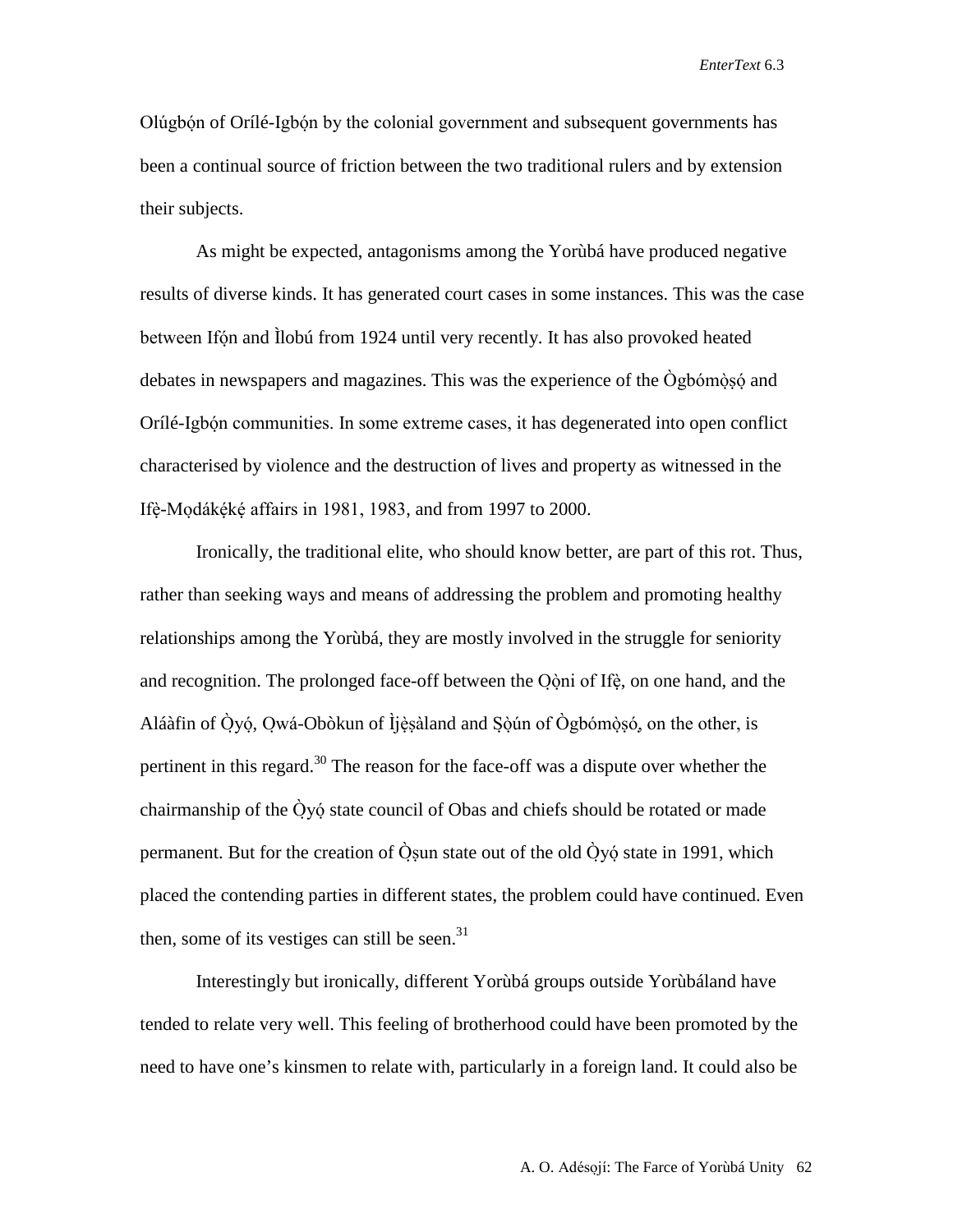due to the fact that the masses, having obviously moved away from the elite manipulation in their home bases, now have free minds to relate with others, paying no heed to their sub-groups.

The pre-occupation of the elite, both traditional and modern, with the desire for political relevance, position, recognition and influence has impacted negatively on the cause of Yorùbá unity. In the absence of any effective leadership untainted by partisan political affiliation, the masses of the people have been left to drift and wander like sheep without a shepherd. Consequently, it has become very difficult to address in concrete terms and resolve satisfactorily the myriads of problems affecting Yorùbáland, the most important being disunity. For instance, the renewed Ifè-Modákéké communal clashes have been going on since 1981. Although there is relative peace at present, it is clear that the important issues that led to the crisis, or which the crisis generated, have not been satisfactorily resolved. Neither the Afénifére nor Y.C.E. has done anything to address the problem. Similarly and until recently, chieftaincy problems lingered in Òwò, an eastern Yorùbá town, as well as Àkúré and other places in Yorùbáland to date. Yet the organisations that paraded themselves as the promoters of Yorùbá unity did not do and are not doing anything about it.

Although there may not be absolute unity among other major ethnic groups in Nigeria, it is clear that, unlike the Yorùbá, they have umbrella associations which are not affiliated to political parties and which seek to protect their interests.<sup>32</sup> Not surprisingly these associations command relatively the respect of the masses of these groups. The Arewa Consultative Forum among the Hausa-Fulani and Ohaneze Ndigbo among the Igbo are examples of such associations.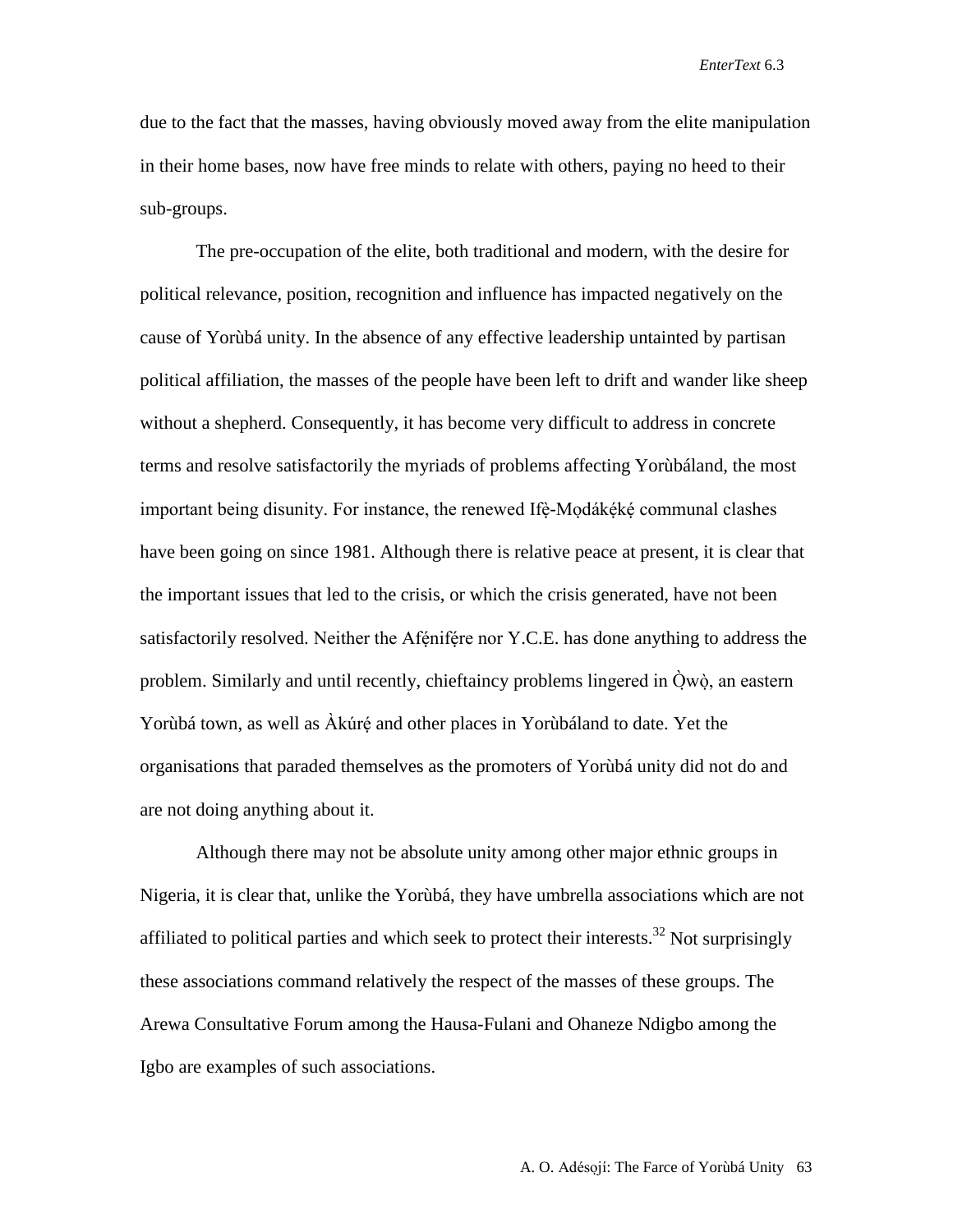One important consequence of disunity in Yorùbáland has been the inability of the Yorùbá to present a common front on national issues, as groups claiming to be speaking for the Yorùbá sing discordant tunes. The issue of presenting a common agenda at the National Political Reforms Conference held in 2005 is a case in point. Even when it appears as if a consensus is to be reached, some elite—because of their privileged position and what they perceive as a threat to their continued political relevance—still criticise and condemn the common position taken by the majority.

### **Conclusion**

The Odùduwà factor has been variously exploited by the elite purportedly to promote unity and solidarity in Yorùbáland. However, beyond the rhetoric and the seemingly patriotic instinct on the part of the elite, it is clear that the Odùduwà factor has mostly been exploited to promote the selfish political interests of the elite. This perhaps explains the constant splitting of the associations claiming to promote Yorùbá unity.

The problem of disunity in Yorùbáland could, however, be said to predate the twentieth century, as different groups deeply suspected one another and engaged in mutual antagonism characterised by bickering and even open confrontations in some extreme cases. Developments that took place in Yorùbáland before and during the twentieth century could have brought about this situation. However, it would seem that rather than addressing these problems, the elite have exploited them for personal and selfish gains. This perhaps explains why the problem lingers.

In seeking to promote unity in Yorùbáland, there is a need for the elite to look more inward. This inward-looking process will involve self-searching on the part of the elite with the intent of purging themselves of selfish attitudes and behaviour. Then it will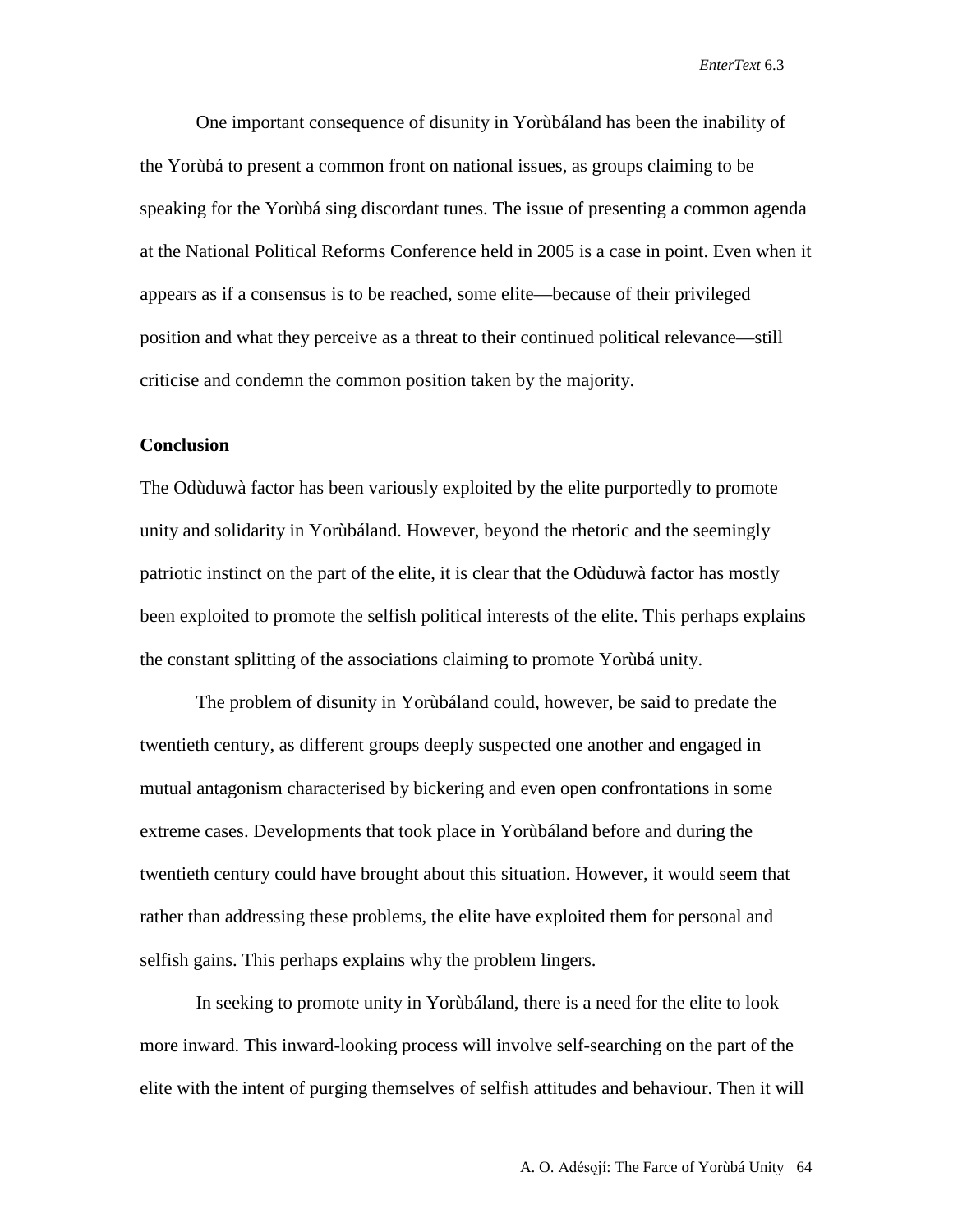be possible for them to place the attainment of Yorùbá corporate goals over and above all

other considerations. Besides, there is a need for the masses of the people to live above

the fears and stereotypes which have characterised relationships among them in the past.

More importantly, the masses should refuse any overt or covert manipulation by the elite.

Until this is achieved, the idea of Yorùbá unity may remain a mirage.

#### **Notes**

1. Nike S. Lawal, "Preface" in Nike S. Lawal, Matthew N. O. Sádíkù and P. Adé Dòpámú, eds., *Understanding Yorùbá Life and Culture* (Trenton, NJ: Africa World Press Inc., 2004), ix-x. 2. Samuel Johnson, *The History of Yorùbás* (Lagos: C.M.S., 1921), 3-14; R. S. Smith, *Kingdoms of the Yorùbá* (London: Methuen, 1969); M. A. Mákindé, *Ilé-Ifè: An Introduction* (Ìbàdàn, 1970); Bíódún Adédìran, "The Early Beginning of the Ifè State" in I. A. Akínjógbìn, ed., *The Cradle of a Race: Ilé-Ifè from the Beginning to 1980* (Port Harcourt: Sunray, 1992), 77-95; 'Bíódún Adédìran, "Yorùbáland up to the Emergence of the States" in Dèjì Ògúnrèmí and 'Bíódún Adédìran, eds., *Culture and Society in Yorùbáland* (Ìbàdàn: Rex Charles, 1998), 1-11.

3. Adédìran, 7.

4. Ibid*.*, 5.

5. See for instance Johnson, *The History*; J. A. Adémákinwá, Ifè*, Cradle of the Yorùbás* 2 parts (Lagos: privately printed, 1958); M. A. Fábùnmi, *An Anthology of Historical Notes in* Ifè*City* (Lagos: John West Publications, 1985), 10-25; Adédìran, 77-95.

6. Adédìran, 4-5.

7. The incumbent Awùjalè of Ìjèbúland, Oba Síkírù Adétònà, has consistently maintained this position. However, there does not seem to be any historical evidence to back up this claim. See for instance O. O. Olubomehin, ed., *The Ìjèbú of Western Nigeria: A Historical and Socio-cultural Study* (Ìbàdàn: College Press and Publishers Limited, 2001).

8. J. F. Adé Àjàyí and Robert Smith, *Yorùbá Warfare in the Nineteenth Century* (London: Cambridge University press, 1971); I. A. Akínjógbìn, "Wars in Yorùbáland, 1793-1893: An Analytical Categorisation" in I. A. Akínjógbìn, ed., *War and Peace in Yorùbáland 1793-1893* (Ìbàdàn: Heinemann, 1998), 33-51. 9. Wálé Oyèmákindé, "The Impact of Nineteenth Century Warfare on Yorùbá Traditional Chieftaincy" (*Journal of Historical Society of Nigeria* (JHSN) 9 .2, 1978), 23-26.

10. Obáfémi Awólówò, *Awo, The Autobiography of Chief Obáfémi Awólówò*(London: Cambridge University Press, 1960), 168; S. O. Arífálò, *The Egbé Omo Odùduwà: A Study in Ethnic and Cultural Nationalism 1945-1965* (Àkúré: Stebak, 2001), 82-86.

11. S. O. Arífálò, "The Egbé Omo Odùduwà and Yorùbá Irredentism, 1949-1958" (*ODU, A Journal of West African Studies,* New Series, 54, 1988), 82-93; Arífálò, 107.

12. S. O. Arífálò, "Egbé Omo Odùduwà: Structure and Strategy" (*ODU, A Journal of West African Studies,* New Series, 21, 1981), 73-74; Arífálò, "The Egbé" 230-235.

13. Adénáiyà Aiyékòótó, "The Trouble with Yorùbá Leaders"

*[http://www.nigerdeltacongress.com/articles/trouble with Yorùbá leaders;](http://www.nigerdeltacongress.com/articles/trouble%20with%20Yoruba%20leaders;)* accessed 20 February 2005. 14. Akínyemí Onígbíndé, "Afénifére and the Rest of Them"

<*http;//www.nigerdeltacongress.com/articles/afénifére*> accessed 18 February 2005.

15. Olufemi Tósìn Àdúwò, "Awólówò, Afénifére and the Yorùbá People"

<*http://www.dawodu.com/aduwo.1.htm*> accessed 18 February 2005; also cited in Vanguard 7 November 2004.

16. Olábòdé Lucas, "Avoiding Political Catastrophe" *<http://www.thisdayonline.com/hview.php./id=8152*> accessed 18 February 2003.